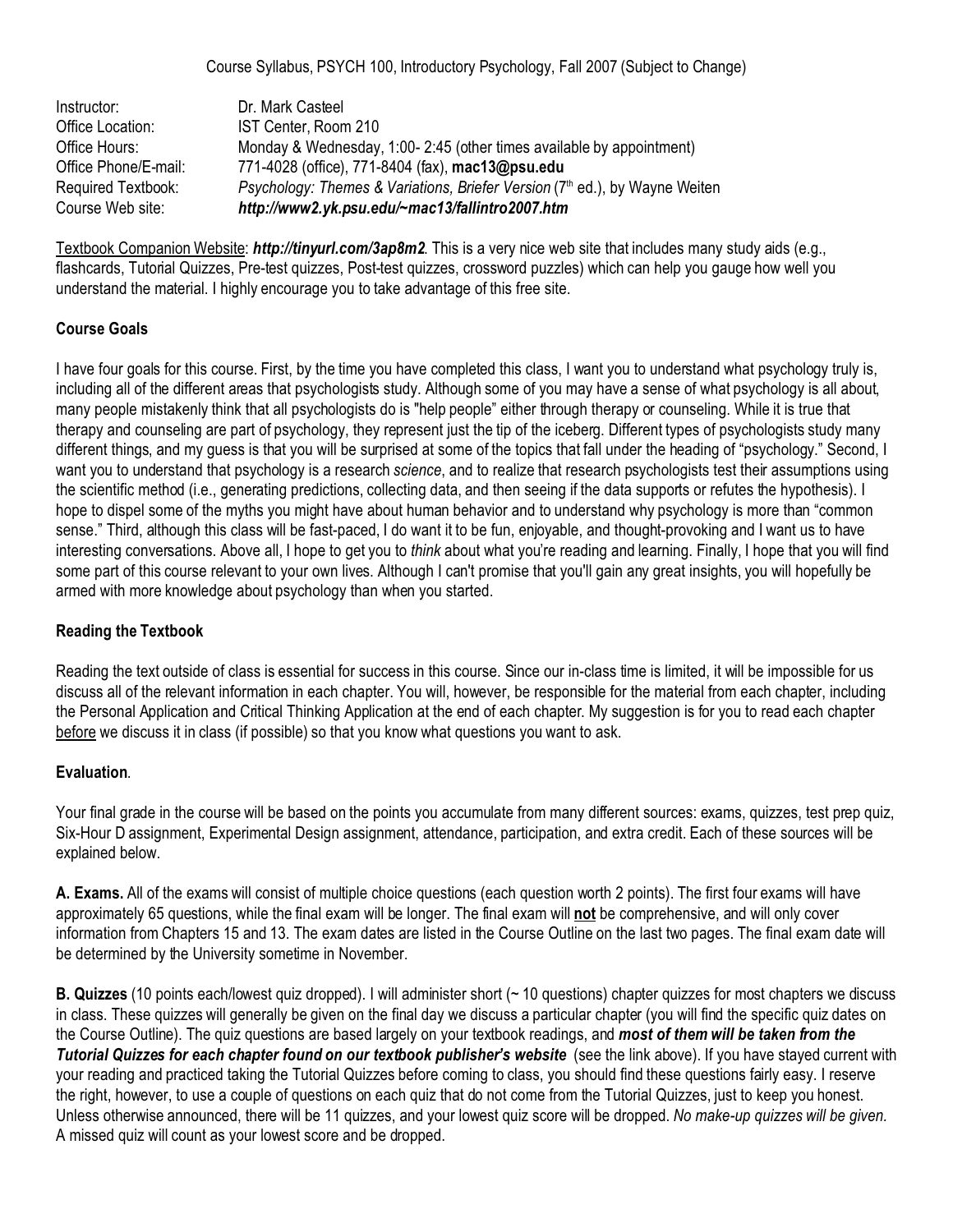**C. Test Preparation Quiz**. On Wednesday, Sept. 12, (five days before the first exam), I will administer a quiz so you can see how prepared you are for the first exam. The types of questions on the quiz will be very similar to the types you will see on the exam, and will give you some idea of what to expect. Your score on the quiz will count, so please come prepared.

**D. The Six-Hour D Assignment** (15 points) (This assignment must be typed). This assignment is based on a brief article written by Professor Russ Dewey that helps students to understand why the time they spend "studying" may not always be a good predictor of how well they do on a test. Prof. Dewey also discusses more effective ways for students to study for exams. Here are the assignment specifics: (1) Read "The Six Hour D" by Prof. Dewey (go to *[http://www.psywww.com/discuss/chap00/6hourd.htm](http://www.psywww.com/discuss/chap00/6hourd.htm).)*). (2) In one paragraph, please explain how one gets a "six hour D." (3) In one paragraph, please explain how one avoids a "six hour D." (4) In one to two paragraphs, discuss your own current study techniques and point out those techniques that are *least* effective and those that are *most* effective. (5) In one final paragraph, discuss the changes (if any) you plan to make to your own study techniques after having read this brief article.

**E. Experimental Design Assignment** (40 points). Below you will find eight hypotheses. Each hypothesis is simply a statement that could be supported by evidence or proven to be false by the evidence. Your task for each assignment is to choose one hypothesis from the list of eight and design an experiment (not a survey, case study, or correlational study) that could test that hypothesis. For each assignment please provide the following information on a double-spaced typed paper: (1) Provide your name and list your specific hypothesis; (2) Provide a description of your experiment (please be as specific as possible about how you will conduct the study, including a description of your participants and your method of choosing them); (3) Specifically list your independent variable as well as the experimental and control conditions of the variable (remember that your independent variable is the thing you think will produce a change in behavior – that is, the "cause" half of the hypothesis); and (4) Mention your dependent variable (remember that the dependent variable is the behavior that you will be measuring – that is, the "effect" half of the hypothesis). **\*\* Note** - *You may get help from another classmate on this assignment, but if you do, each of you must choose a different hypothesis.*

# **Possible Hypotheses** (choose only one). **Due date -- start of class on Wednesday, October 3.**

- 1. People in noisy environments are more likely to suffer from high blood pressure, anxiety, and feelings of helplessness.
- 2. If people are told that an infant is "John," they are more likely to see "him" as bigger and stronger than if the same infant is called "Joan."
- 3. Witnesses of simulated crime scenes remember less information if the "robber" has a gun than if he does not.
- 4. People in a bar will be more likely to leave the bartender tips if the tip jar already has some money in it.
- 5. Single, elderly individuals are happier if they have a dog or a cat as a pet.
- 6. Most people who suffer psychological problems become better with therapy.
- 7. People are less likely to offer help to a stranger if other bystanders are present.
- 8. Sleep-deprived students are more likely to get lower grades on tests.

**F. Attendance** (40 points). Attendance is essential to understand the concepts and processes explained in the reading material. Everyone will start off with 40 attendance points. You will be allowed to miss three class periods, for any reason whatsoever, without penalty. Every absence over three will result in the loss of two points per absence. I make no distinction between excused and unexcused absences.

**G. Participation** (40 points). In order to encourage you to read your textbook in a timely fashion, as well as to make the class more interesting, everyone will receive a participation grade. Your score will be based on your spontaneous questions and comments in class, as well as your ability to answer questions in class. I will often ask specific questions based on the readings in the textbook - if you are staying current with your readings, you should have no problem answering these questions.

**H. Extra Credit Web Assignment** (10 points). (You may do only one). For extra credit, you may choose to visit a web site from the list found at **[www.yk.psu.edu/~mac13/fallintro2007.htm](http://(http://www.yk.psu.edu/~mac13/intro.htm).)** and then submit a brief paper that answers a series of questions. For this assignment, please address the following issues: (1) Summarize the main points, ideas, and concepts of the web site you visited in your own words (do not quote information from the site); (2) Did the author(s) have sufficient expertise and the necessary credentials to write on the topic?; (3) Was credible and appropriate data and/or sources provided for you to evaluate the information? and (4) What is your overall evaluation of the web site? Your paper should be at least three double-spaced pages (1 inch margins, 12 point font). **All papers are due by the start of class on Wednesday, Dec. 5.** 

**Chapter Outlines**: Links to Microsoft Word Lecture Outlines for each chapter may be found at the on-line site listed above.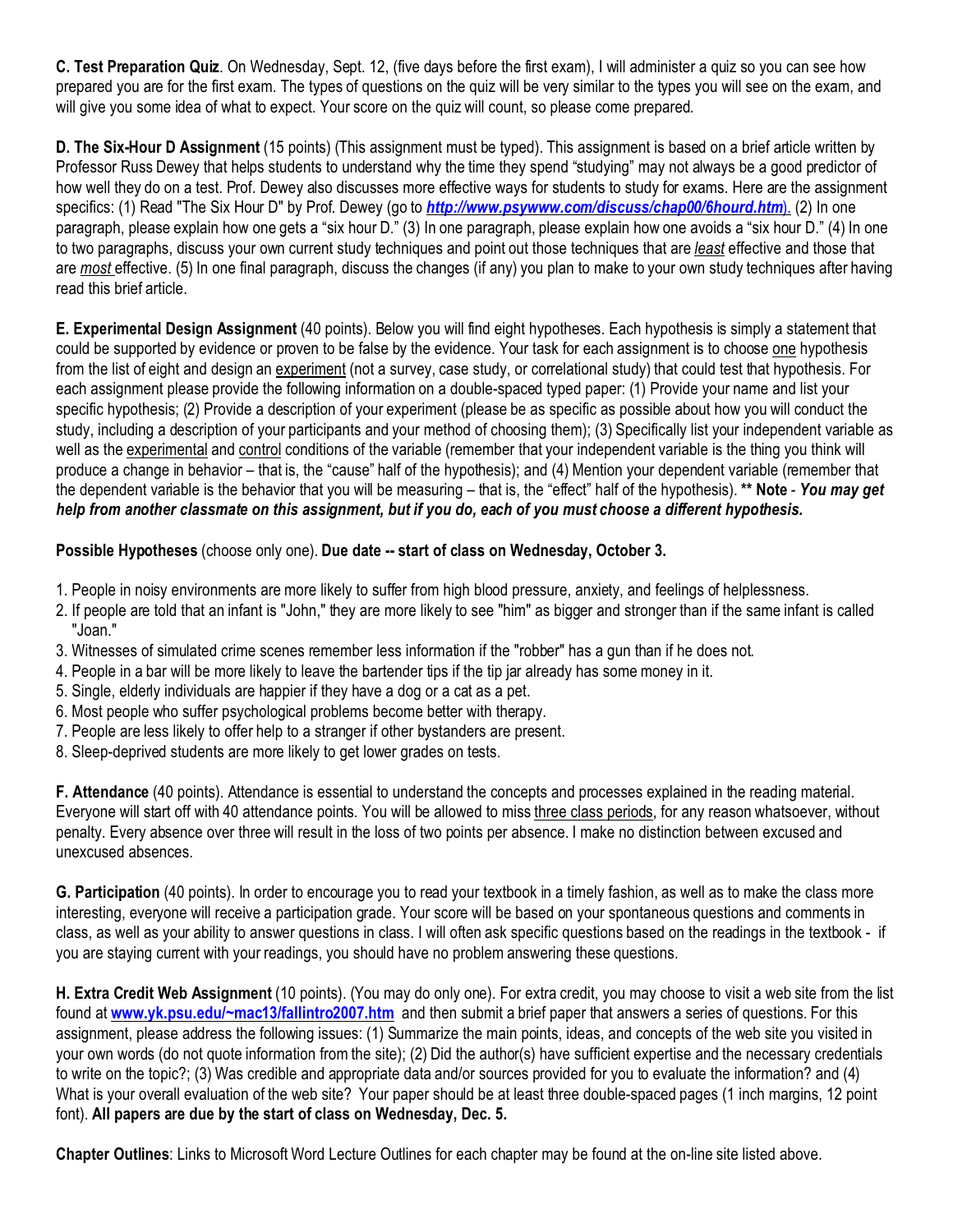# **Final Grades**

Final grades will be calculated by summing all of the points you have accumulated in the course, and dividing this number by the number of possible points. Grades will be determined using the grading scale listed below. For example, if a student accumulated 863 points out of 1000 possible points, they would have an 86.3%, or a B+. There is no grading on a curve.

92 - 100% of total possible points  $= A$  76 - 78.5% of total possible points  $= C +$ 89 - 91.5% of total possible points = A- 70 - 75.5% of total possible points = C 86 - 88.5% of total possible points = B+ 60 - 69.5% of total possible points = D 82 - 85.5% of total possible points = B 0 - 59.5% of total possible points = F 79 - 81.5% of total possible points = B-

## **Course Policies**

**Civility Policy**: Because the classroom is a community of scholars engaged in the pursuit of knowledge, I fully expect every student in this class student to engage in civil and respectful behavior toward one another, including issues where there may be disagreement. Anyone who disrupts the community by their words or actions will be asked to leave the class.

**Cell phones:** Please turn off all cell phones by the start of class. If you forget and the phone rings, please turn it off quickly so as not to disrupt the class. If some unique situation requires you to keep you cell phone on, please discuss with me before class begins.

**Make-up Exams**: The opportunity to make up a missed exam is a privilege, not a right, and will only be considered in cases of extreme unforeseen events. In the case of a serious problem, it is your responsibility to contact me by telephone BEFORE the exam is given. I will generally be in my office from 7:00-7:45 a.m. on the day of exams, so you should call me during these times. If for some reason I do not answer the phone, please leave a message on my voice mail with a number where I can reach you. **I will not accept email notifications**; you must phone. No make-ups will be allowed without first contacting me.

**Late Papers:** As a general policy, I do not accept late papers. All written assignments are due *at the start of class* on their appropriate dates. Students who are ill on the day an assignment is due are still responsible for turning in their assignment by the start of class. You may either have a friend turn in the paper, email it to me, or fax the assignment to me at 771-8404.

**Academic Integrity:** Academic integrity is the pursuit of scholarly activity free from fraud and deception. A University is a community of scholars, and I expect my students to act in ways that uphold the integrity of this community. All University policies regarding academic integrity apply to this course. Academic dishonesty includes, but is not limited to, cheating, plagiarizing, fabricating of information or citations, facilitating acts of academic dishonesty by others, having unauthorized possession of examinations, submitting work of another person or work previously used without receiving my permission, or tampering with the academic work of other students. For any material or ideas obtained from other sources, such as the text or things you see on the web, in the library, etc., a source reference must be given. Direct quotes from any source must be identified as such. All exam answers must be your own, and you must not provide any assistance to other students during exams. Any instances of academic dishonesty WILL be pursued following **Penn State's policy 49-20 [\(http://www.senate.psu.edu/policies/47-00.html#49-20\)](http://(www.psu.edu/dept/oue/aappm/G-9.html).)**. If charged with academic dishonesty, you will receive oral or written notice of the charge by me. You and I will then meet to discuss the charge. If you choose to contest the charge, you have the option of contacting Dr. Joseph McCormick, Director of Academic Affairs and requesting a hearing with the Academic Integrity committee at the campus. Sanctions for breaches of academic dishonesty will typically range from failing an assignment with a score of zero to failing the course, although more harsh sanctions exist for especially severe cases.

## **Students With Disabilities**.

Penn State is committed to providing access to a quality education for all students, including those with documented disabilities. If a student has a disability and wishes an accommodation for a course, it is the student's responsibility to obtain a University letter confirming the disability and suggesting appropriate accommodation. This letter can be requested from the York campus Disability Contact Liaison, Dr. Cora Dzubak located at the Learning Center. Students are encouraged to request accommodation early in the semester so that, once identified, reasonable accommodation can be implemented in a timely manner.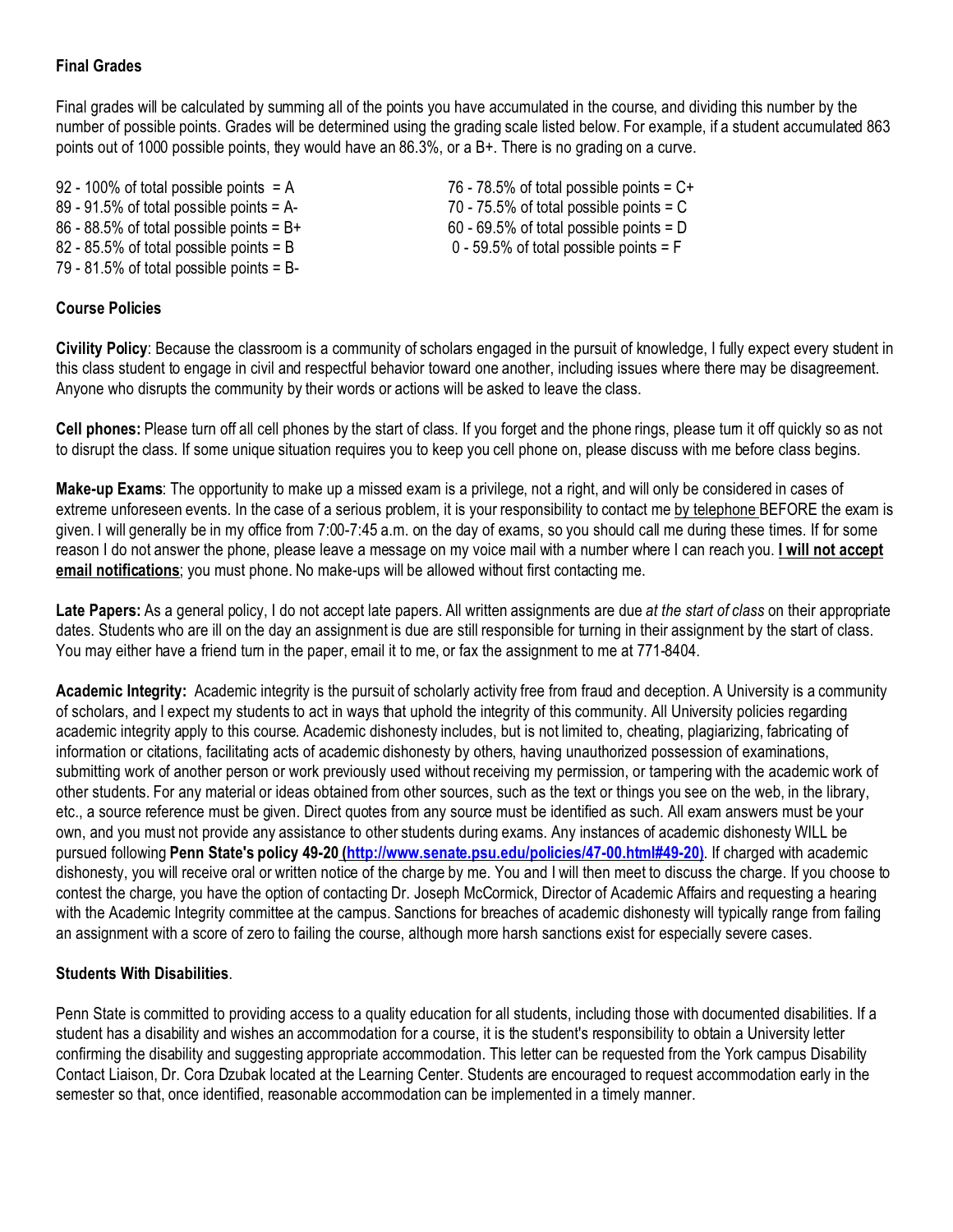## **Some Useful Hints for Studying.**

One good way to study is to test how well you know the information by taking the Practice Tests at the end of each chapter. Questions you miss indicate the information you do not understand well. I also urge you to reread the Reviews at the end of each chapter. As noted earlier, your textbook publisher also offers a web site that accompanies the textbook. This site is very helpful. In addition to these resources, I have provided a few links on the on-line course syllabus that provide assistance on studying. I urge you to check them out if you need help.

## **Learning Center**

There is an excellent Learning Center on campus that I highly recommend. The Learning Center employs tutors who are Penn State York students I have recommended because they did well in this course and are very friendly. Feel free to stop by the Learning Center to request tutoring assistance.

**Questions?** Still have a question about the course? If so, feel free to email me your question at [mac13@psu.edu.](mailto:mac13@psu.edu.)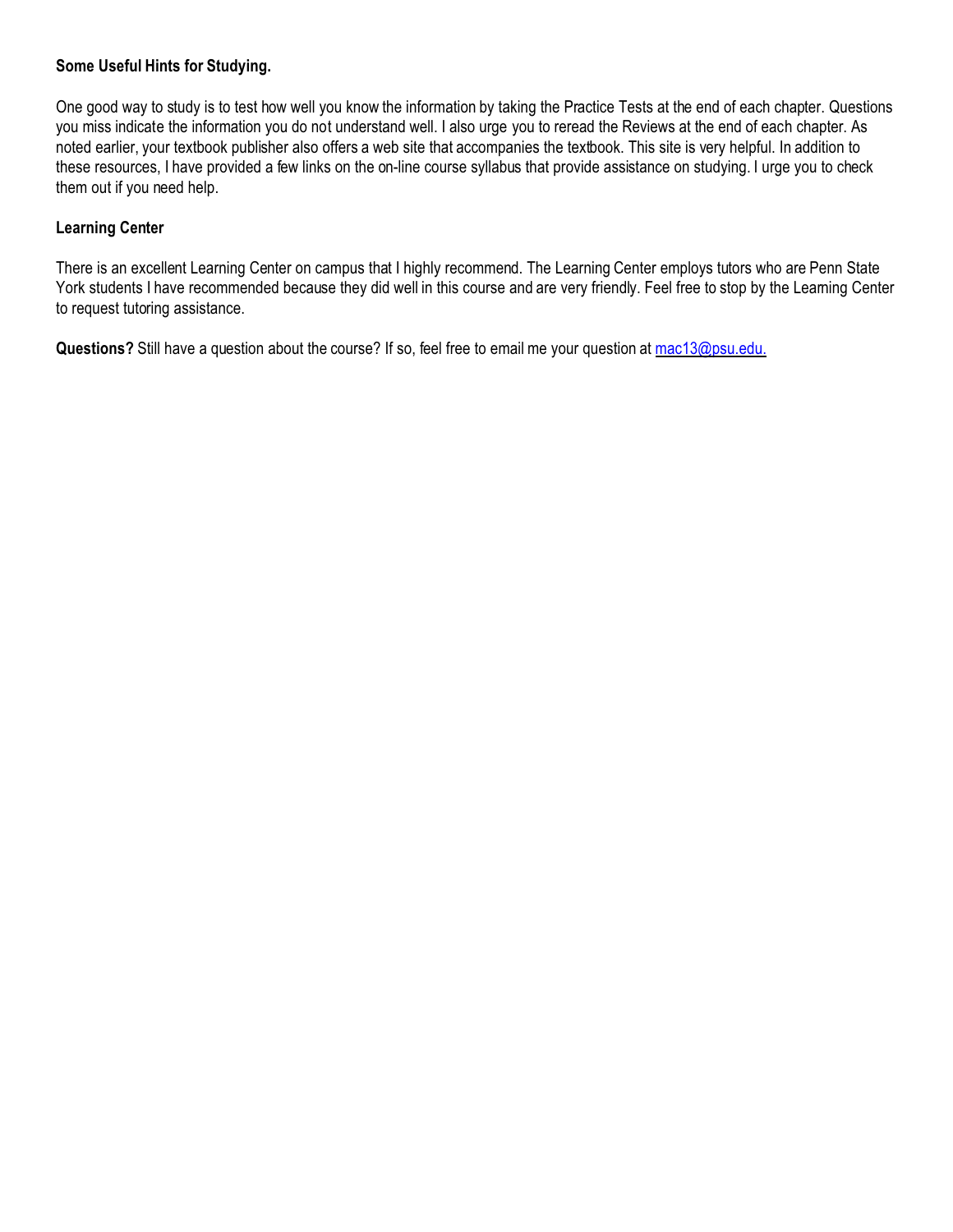\_\_\_\_\_\_\_\_\_\_\_\_\_\_\_\_\_\_\_\_\_\_\_\_\_\_\_\_\_\_\_\_\_\_\_\_\_\_\_\_\_\_\_\_\_\_\_\_\_\_\_\_\_\_\_\_\_\_\_\_\_\_\_\_\_\_\_\_\_\_\_\_\_\_\_\_\_\_\_\_\_\_\_\_\_\_\_\_\_\_\_\_\_\_\_\_\_\_\_\_\_\_\_\_\_\_\_

\*\* Important dates are highlighted in **bold text**.

| <b>Date</b>        | <b>Reading assignment</b><br>(please read before class)             | <b>Topic</b>                          | <b>What's Due?</b>                                                                      |
|--------------------|---------------------------------------------------------------------|---------------------------------------|-----------------------------------------------------------------------------------------|
| M, Aug. 27         | Syllabus                                                            | Intro to the course                   |                                                                                         |
| W, Aug. 29         | Chapter 1 (pp. 1-13)                                                | History of psychology                 |                                                                                         |
| F, Aug. 31         | Chapter 1 (pp. 13-31)                                               | Psychology specializations            |                                                                                         |
| M, Sept. 3         |                                                                     | <b>NO CLASS</b>                       | <b>LABOR DAY HOLIDAY!</b>                                                               |
| W, Sept. 5         | Chapter 2 (pp. 33-41)                                               | Experimental research methods         | Chapter 1 Quiz                                                                          |
| F, Sept. 7         | Chapter 2 (pp. 42-48;<br>Appendix B (pp. A7-A12)                    | Correlational research methods        | "Six Hour D" assignment                                                                 |
| <b>M, Sept. 10</b> | Chpt. 2 (pp. 48-61)                                                 | Evaluating research; statistics       | Chapter 2 Quiz                                                                          |
|                    | <b>W, Sept. 12</b> Chapter 3 (pp. (63-66)                           | Neurons                               | <b>Test Prep Quiz</b>                                                                   |
| F, Sept. 14        | Chapter 3 (pp. 66-70)                                               | Firing action potentials              |                                                                                         |
| <b>M, Sept. 17</b> |                                                                     | Exam 1                                | <b>Exam 1</b> (covers Chpts, 1, 2, Appendix B,                                          |
| W, Sept. 19        | Chapter 7 (pp. 205-211)                                             | Encoding; short-term memory           | and pp. 63-70 in Chapter 3)                                                             |
| F, Sept. 21        | Chapter 7 (pp. 211-216)                                             | Long-term memory; retrieval           |                                                                                         |
| M, Sept. 24        | Chapter 7 (pp. 216-223)                                             | Forgetting; types of memory           |                                                                                         |
|                    | <b>W, Sept. 26</b> Chapter 7 (pp. 223-233)<br>Chapter 3 (pp. 70-83) | Structure of the brain                | Chapter 7 Quiz                                                                          |
| F, Sept. 28        | Chapter 3                                                           | The Brain Game                        |                                                                                         |
| M, Oct. 1          | Chapter 3 (pp. 84-95)                                               | Genetics & evolution                  | Chapter 3 Quiz                                                                          |
| <b>W</b> , Oct. 3  | Chapter 8 (pp. 250-256)                                             | Intelligence testing                  | <b>Experimental Design Assignment</b>                                                   |
| F, Oct. 5          |                                                                     | TBA (to be announced)                 |                                                                                         |
| M, Oct. 8          | Chapter 8 (pp. 256-262)                                             | What is intelligence?                 |                                                                                         |
| W, Oct. 10         | Chapter 8 (pp. 262-271)                                             | Heredity and environmental components | Chapter 8 Quiz                                                                          |
| F, Oct. 12         |                                                                     | Exam 2                                | <b>Exam 2</b> (covers Chapter 7; pp. 70-95 in<br>Chapter 3, & pp. 250-271 in Chapter 8) |
| M, Oct. 15         | Chapter 4 (pp. 97-105)<br>Basics of vision                          |                                       |                                                                                         |